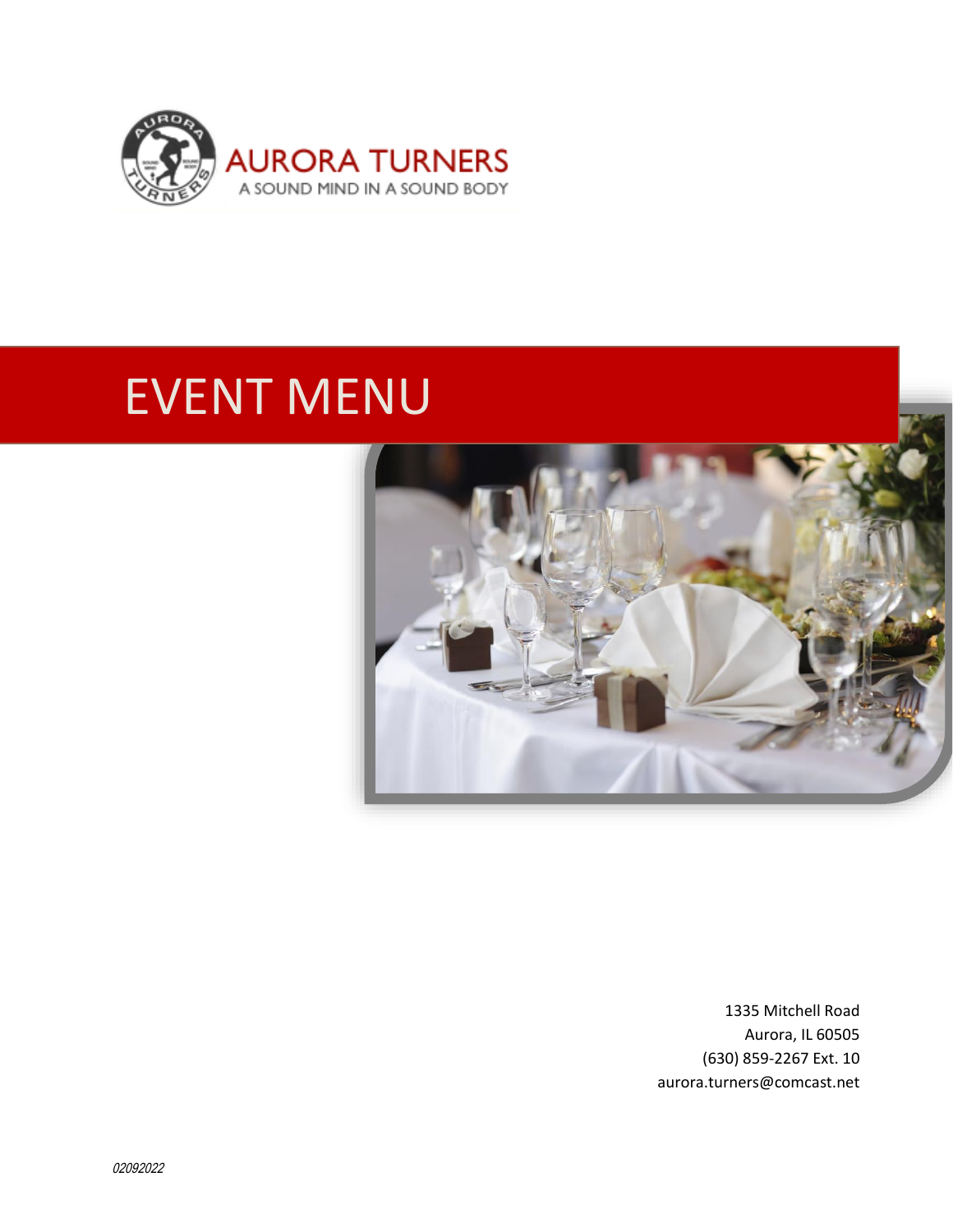# **APPETIZERS / ALA CARTE ITEMS**

# **Turners Famous Wings \$125.00 / tray**

Our hand-breaded wings and drummettes in our special blend of herbs and spices, then deep fried to a golden perfection. Pick your choice of sauces: BBQ, Hot, Teriyaki, Honey Mustard, Ranch or Bleu Cheese. Served with celery sticks. (100 pieces)

### **Teriyaki Chicken & Steak Skewers \$85.00 / tray**

Chicken and Steak Skewers grilled with pineapple and sesame seeds. 50 Chicken / 50 Steak (100 pieces)

### **Four Cheese Stuffed Mushroom Caps 1988 685.00 / tray**

Parmesan, cheddar, mozzarella and cream cheese mixed with fresh basil stuffed in mushroom caps and topped with parmesan bread crumbs, baked golden brown. (50 pieces)

## **Cold Cut Trio Sandwich Platter <b>\$60.00** / tray

Turkey, Roast Beef and Ham sandwiches with American cheese, lettuce and tomato on a small roll. 15 Turkey / 15 Roast Beef / 15 Ham (45 pieces)

### **Loaded Potato Skins \$50.00 / tray**

Baked potato skins loaded with the works. Topped with cheddar cheese, fresh bacon bits and fresh green onions served with sour cream and salsa on the side. (50 pieces)

### **Brown Sugar & Bacon Wrapped Sausages \$50.00 / tray**

Smokey bacon-wrapped sausages browned and baked, then dusted in our own sweet brown sugar coating. (50 pieces)

### **Mini BBQ Meatballs \$50.00 / tray**

Fresh, homemade 1 ½ oz. meatballs, simmered in a sweet and tangy BBQ sauce. (50 pieces)

### **Spinach & Artichoke Dip \$35.00 / tray**

Homemade with spinach and artichoke hearts, blended with special seasoning, served in a warm crock, surrounded by crispy tri-colored tortilla chips. (Serves 25)

# **Spicy Queso Dip \$35.00 / tray**

Our own homemade cheese dip served in a warm crock, surrounded by crispy tri-colored tortilla chips. (Serves 25)

*Restrictions apply for outside food brought in. Prices do not reflect a 15% service charge. Prices subject to change*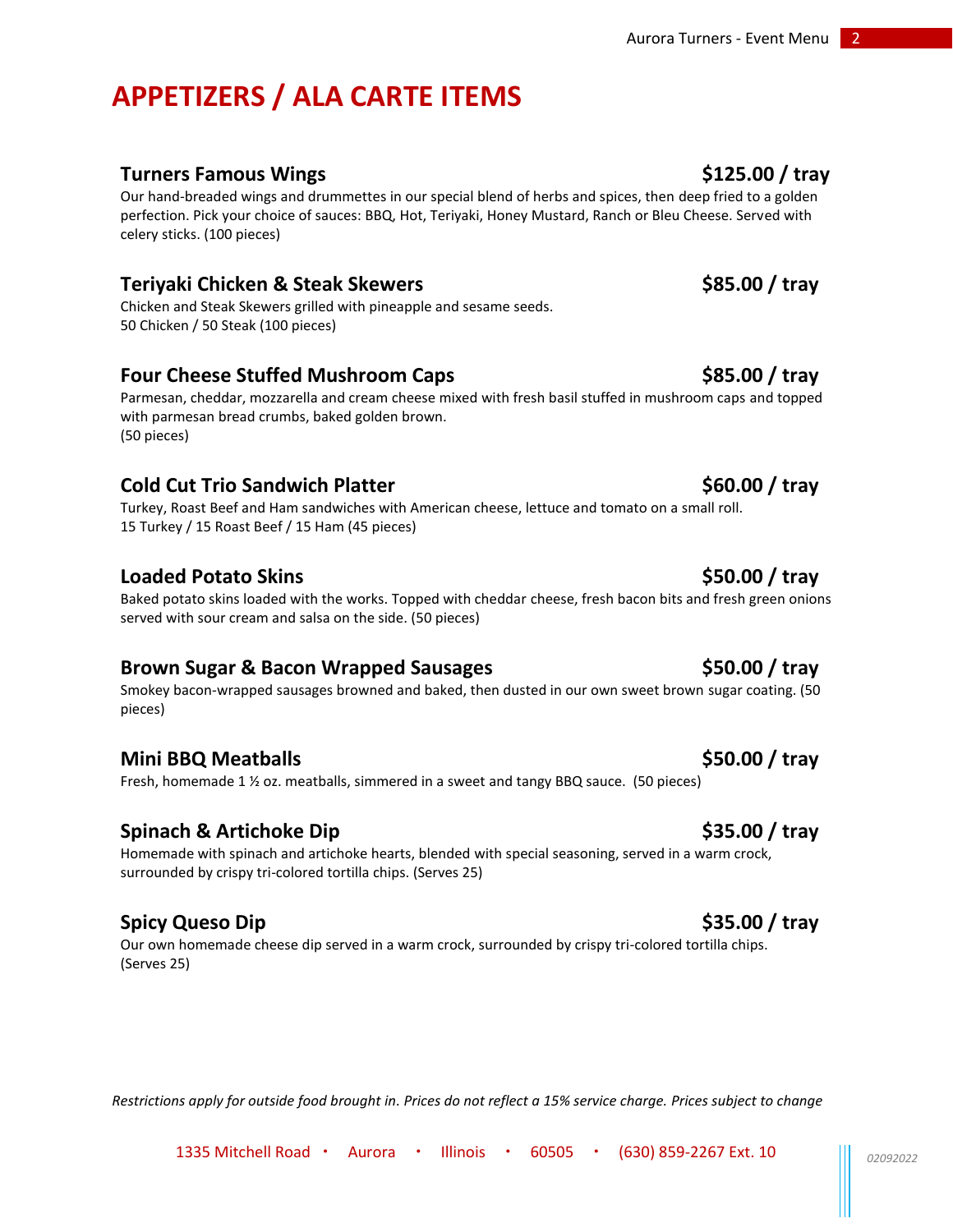# **APPETIZER TRAYS**

| <b>Sliced Fresh Fruit Tray</b><br>Seasonal Items Only (Serves 25)                              | $$75.00 /$ tray |
|------------------------------------------------------------------------------------------------|-----------------|
| <b>Meat &amp; Cheese Tray</b><br>Assortment of meat and cheese cubes with crackers (Serves 25) | $$75.00 /$ tray |
| <b>Cheese &amp; Crackers Tray</b><br>Assortment of fine cheese and crackers (Serves 25)        | $$50.00 /$ tray |
| <b>Mozzarella Sticks, Jalapeno Poppers &amp; Munchers</b><br>(Serves 25)                       | $$50.00 /$ tray |
| <b>Vegetable Tray</b><br>(Serves 25)                                                           | \$30.00 / tray  |



*Restrictions apply for outside food brought in. Prices do not reflect a 15% service charge. Prices subject to change.*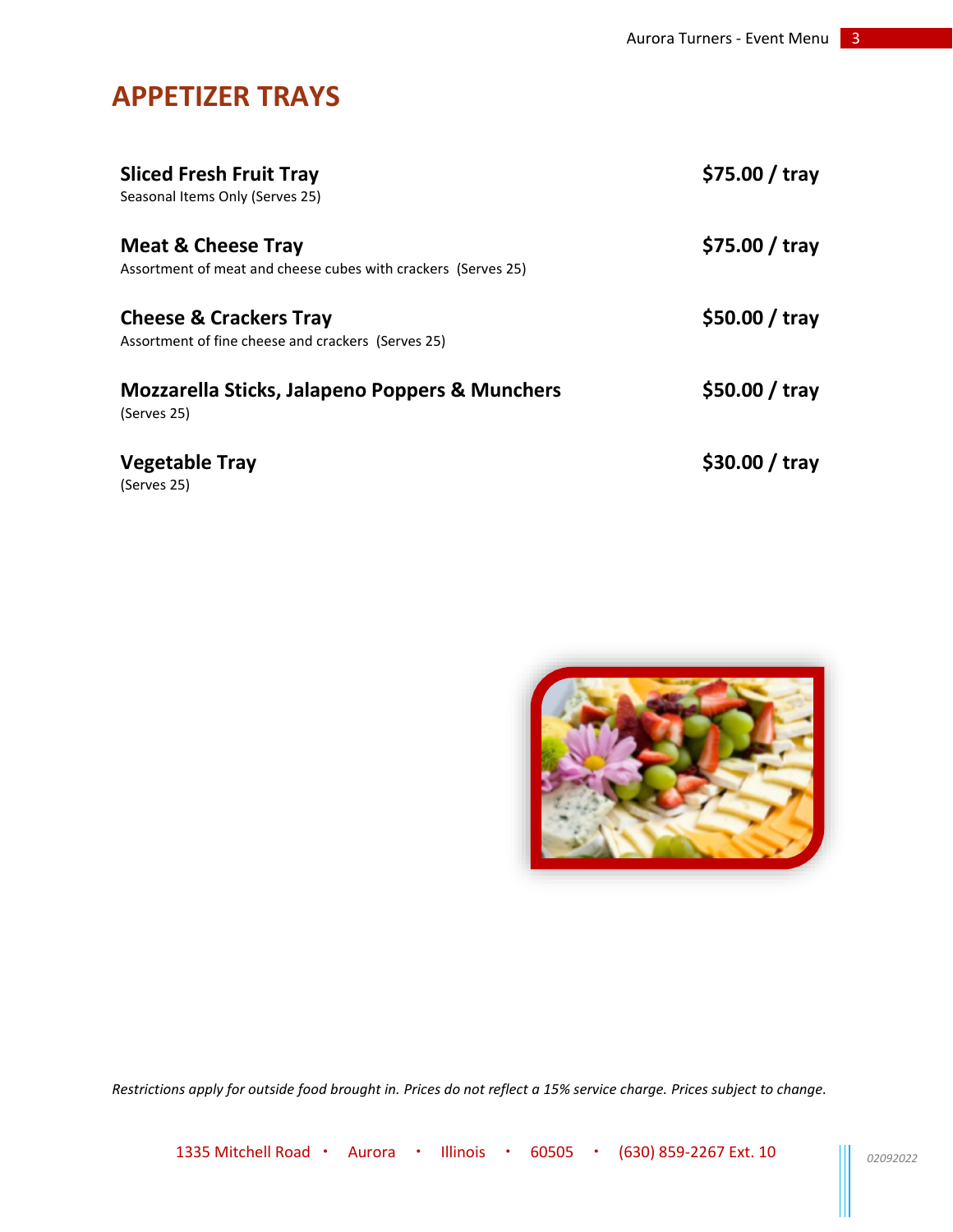# **CREATE YOUR OWN BUFFET**

# **Buffet Pricing**

| $10 - 29$ Guests   | \$16.00 / Person |
|--------------------|------------------|
| $30 - 99$ Guests   | \$15.00 / Person |
| $100 - 200$ Guests | \$14.00 / Person |

*Pricing includes rolls or sliced buns & butter, plates, forks, knives, paper napkins, condiments & serving utensils*

# **Choice of Two Entrees**

Add a third entrée for \$3.00/ guest

**Choice of Three** (see next page for list) Any three from the Starch, Vegetable and Salad list.

Italian Beef in Fresh Au Jus **Golden Deep Fried Haddock** Brown Sugar Cured Ham **Herb & Lemon Baked Haddock** Broasted Chicken **Baked Salmon with Dill Sauce** Sausage with Bell Peppers Sliced Fresh Turkey Breast Oven Roasted Chicken Four Cheese Lasagna Baked Mostaccoli with Homemade Meat Sauce Hand-Carved Prime Rib (add \$3.00/guest)

# **Entrees Seafood Entrees**

*Restrictions apply for outside food brought in. Prices do not reflect a 15% service charge. Prices subject to change.*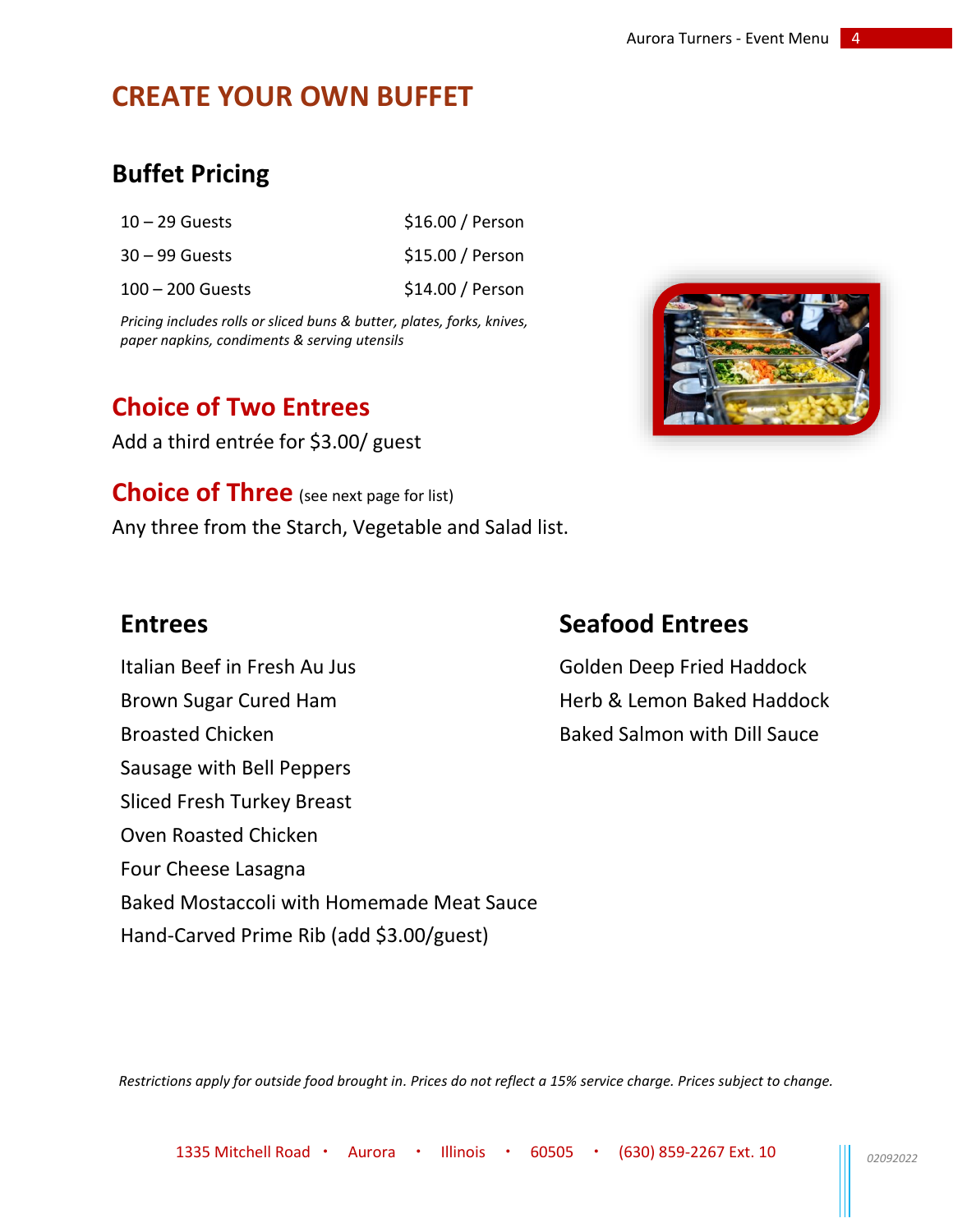# **SIDES, VEGETABLES & SALADS**

# **Starch Side Dishes**

Homemade Mashed Potatoes & Gravy Garlic Mashed Potatoes Au Gratin Potatoes with Fresh Bacon **Bits** Crunchy Corn Flake Potato Casserole Baked Potato

### **Vegetables**

California Blended Vegetables Green Beans Almondine Buttery Brown Sugar Carrots Baked Beans with Bacon Green Bean Casserole

### **Cold Salads & Sides**

Potato Salad Coleslaw Macaroni Salad Italian Bow Tie Salad Classic Caesar Salad Mixed Greens Salad with Choice of Dressing Fresh Fruit Salad (in season)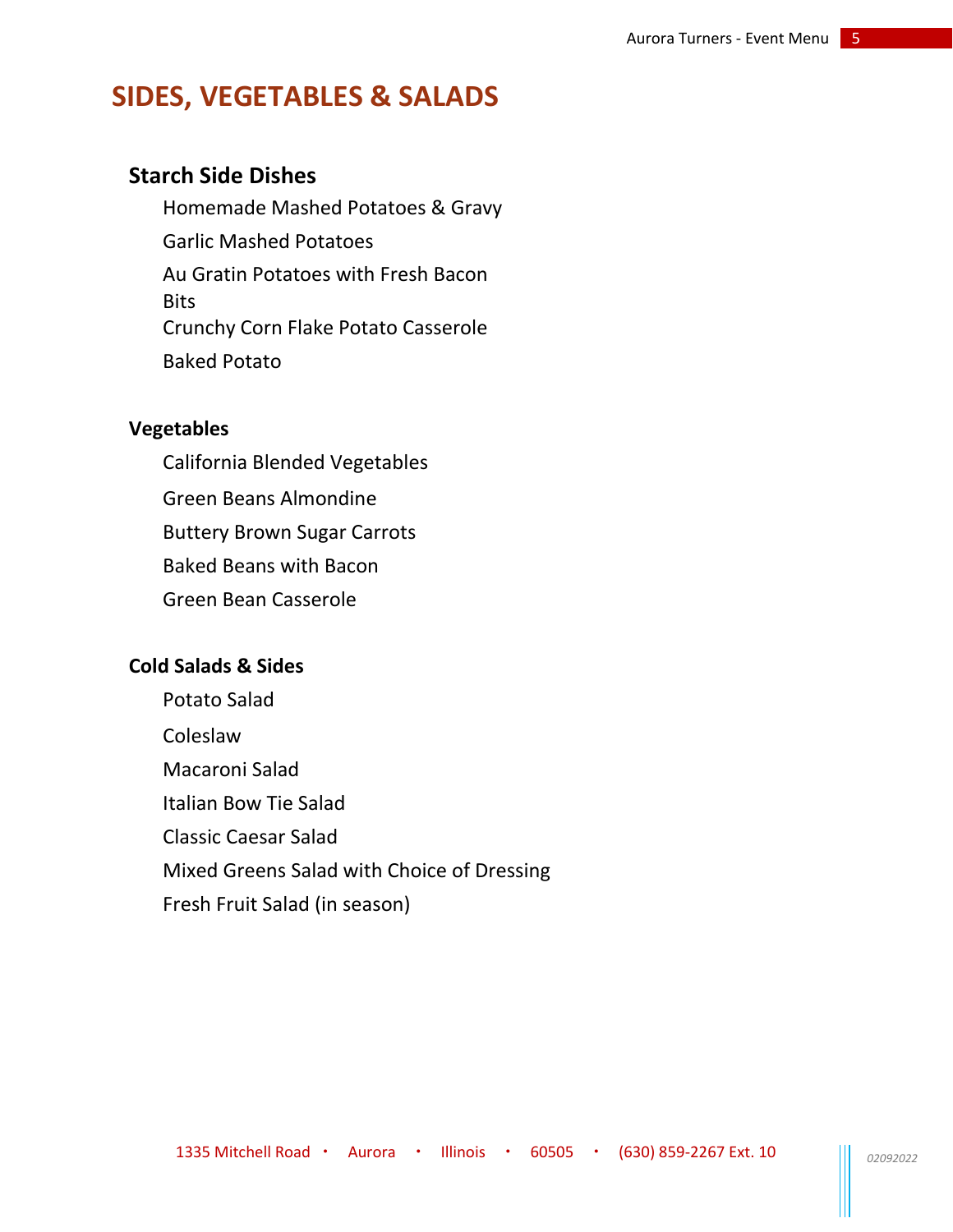*Restrictions apply for outside food brought in. Prices do not reflect a 15% service charge. Prices subject to change.*

# **REFRESHMENTS & SERVICE**

| <b>Beer</b>                                        |             |
|----------------------------------------------------|-------------|
| Domestic Keg                                       | \$240.00    |
| Craft Beer Keg                                     | \$280.00    |
| Case of Beer (24/case)                             | \$50.00     |
| <b>Additional Options</b>                          |             |
| Wine - 1 Bottle                                    | \$20.00     |
| Champagne $-1$ Bottle                              | \$25.00     |
| Case of Soda (Pepsi Products) Take home any unused | \$20.00     |
| Case of Soda (Coke Products) Take home any unused  | \$25.00     |
| Case of Water (40/case) Take home any unused       | \$15.00     |
| Pitcher of Soda                                    | \$3.50 each |

*In accordance with Local, State and Federal Law, a licensed Aurora Turners Bartender must be present for all events serving alcohol; and for the duration of the scheduled event.*